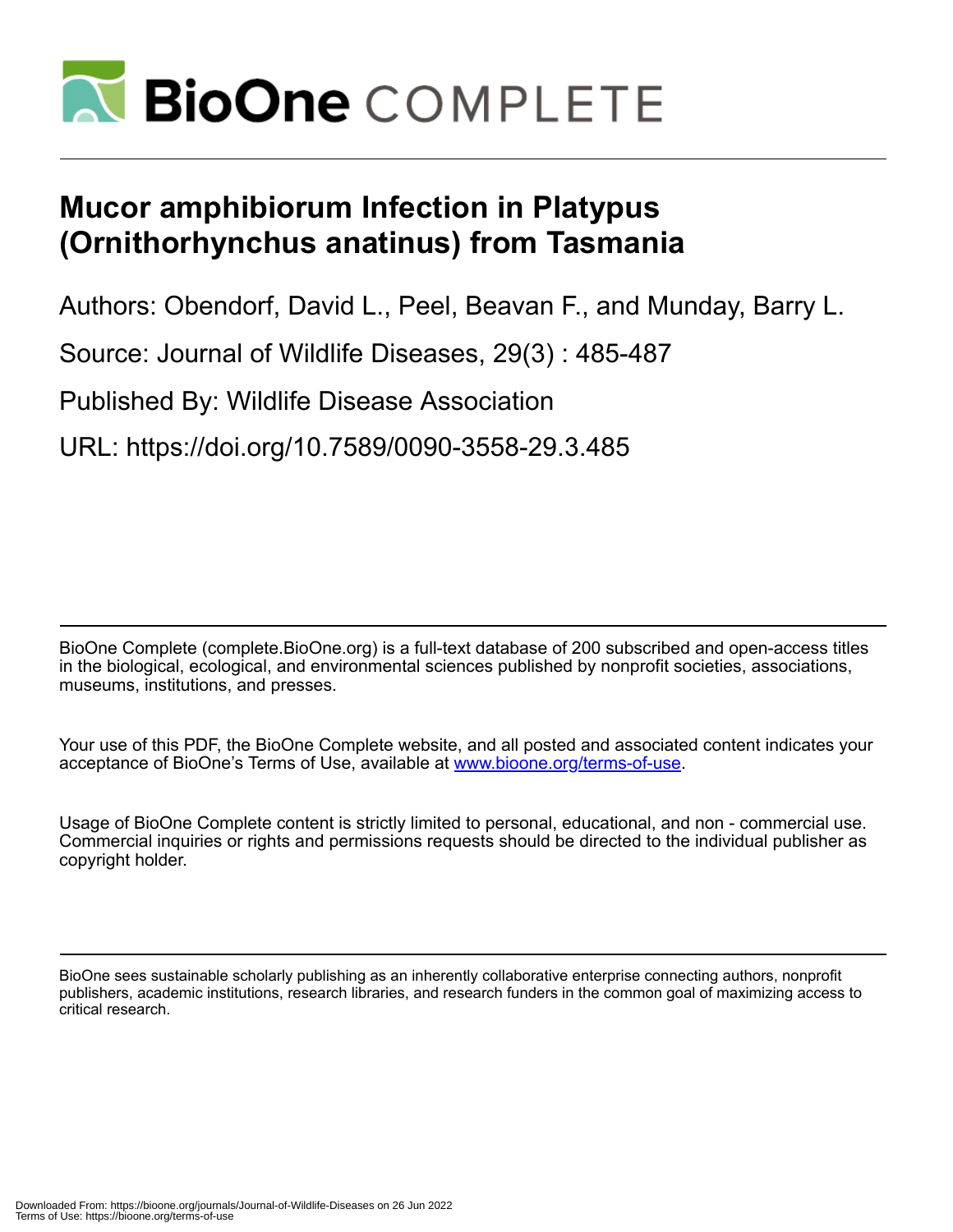## **Mucor amphibiorum Infection in Platypus (Omithorhynchus anatinus) from Tasmania**

**David L. Obendorf, Beavan F. Peel, and Barry L Munday,2** 'Tasmanian Department of Primary Industry and Fisheries, Mount Pleasant Laboratories, P.O. Box 46, Kings Meadows, Tasmania 7249, Australia; <sup>2</sup> University of Tasmania at Launceston National Key Centre for Teaching and Research in Aquaculture, P.O. Box 1214, Launceston, Tasmania 7250, Australia

**ABSTRACT:** *Mucor amphibiorum,* a fungus previously isolated from frogs and toads, is re **ported from free-living platypus,** *Ornithorhyn c/ins anatinus,* **from rivers in northern** Tas **mania.** This **fungus is** responsible for the severe **ulcerative** skin **condition** originally described by Munday and Peel (1983). *Mucor amphibiorurn* was isolated from dermal lesions on four separate occasions. The gross and histopathological appearance of the fungal lesions were similar to the **earlier description.** In vivo this fungus develops as spherical forms containing a number of daughter spherules; no mycelia are seen in tissue sections. By contrast, the in vitro growth consists of aerial aseptate mycelia and sporangia, features typical of the genus *Mucor.* This **is** the first report of this **organism causing a** fatal disease in a mammal. Susceptibility to infection may be due to the **platypus having <sup>a</sup>** body tem perature of 32 C while the maximum temper **ature for growth of** *M. amphibiorum* is 36 C.

*Key words: Mucor arnphibiorum,* platypus, *Ornithorhynchus anatinus,* skin infection.

Munday and Peel (1983) reported on an ulcerative skin condition in platypus *(Ornit horhynchus anatinus)* from Tasmania. Numerous spherical thick-walled organisms measuring 13 to 23  $\mu$ m ( $\bar{x}$  = 18  $\mu$ m) were seen in the pyogranulomatous denmal lesions. Attempts were made to isolate the organism using selective media for fungi and algae; however, the only organism consistently recovered was a fungus of the genus *Mucor.* The authors observed that no mycelia or hyphal development occurred with the spherical organisms in vivo, in contrast to the growth of *Mucor* in vitro. They concluded that the organism observed by light and electron microscopy was unlikely to be the same as the cultured *Mucor* sp., but they remained puzzled by the inability to culture any other organism, including algae, which resembled those seen in the skin lesions.

Nine additional platypus with similar

ulcerative dermatitis were examined. All animals were found moribund or dead at the water's edge or on the banks of natural waterways in northern Tasmania: five came from the South Esk river (Perth,  $147^{\circ}35'E$ ,  $41^{\circ}35'S$ ), three came from the Meander river (Deloraine, 146°39'E, 41°32'S; Westbury, 146°50'E, 41°31'S), and one came from Brumbys creek (Cressy,  $147°47'E$ ,  $41°45'S$ ). Routine post mortem examination of these platypuses revealed gross and histopathological lesions similar to those described by Munday and Peel (1983). Ulcerated lesions were found on the skin of ventral tail, the haired areas of the upper limbs, neck, head and dorsal body, as well as the unhaired areas of the distal limbs. One platypus had several open skin wounds along the dorsum adjacent to large numbers of engorging ticks, *Ixodes ornithorhynchi* (predominantly nymphs and adult females). Another platypus, which was found moribund, had several ulcers on the head and neck (3 to 5 cm in diameter) in which calliphonid blowflies had oviposited. Numerous maggots were feeding under the skin at the periphery of the ulcers. The platypus from Brumbys creek was observed and filmed by a trout fisherman.

In four cases for which specimens were available, organisms identical to those described by Munday and Peel (1983) were observed in the pyogranulomatous inflammatory tissues underlying the ulcerated skin lesions. The outer wall and internal septa of the organisms stained specifically with periodic acid-Schiff (PAS) stain (Culling, 1963) and Gomori methanamine sil ver nitrate (Armed Forces Institute of Pathology, 1960); no vegetative mycelia or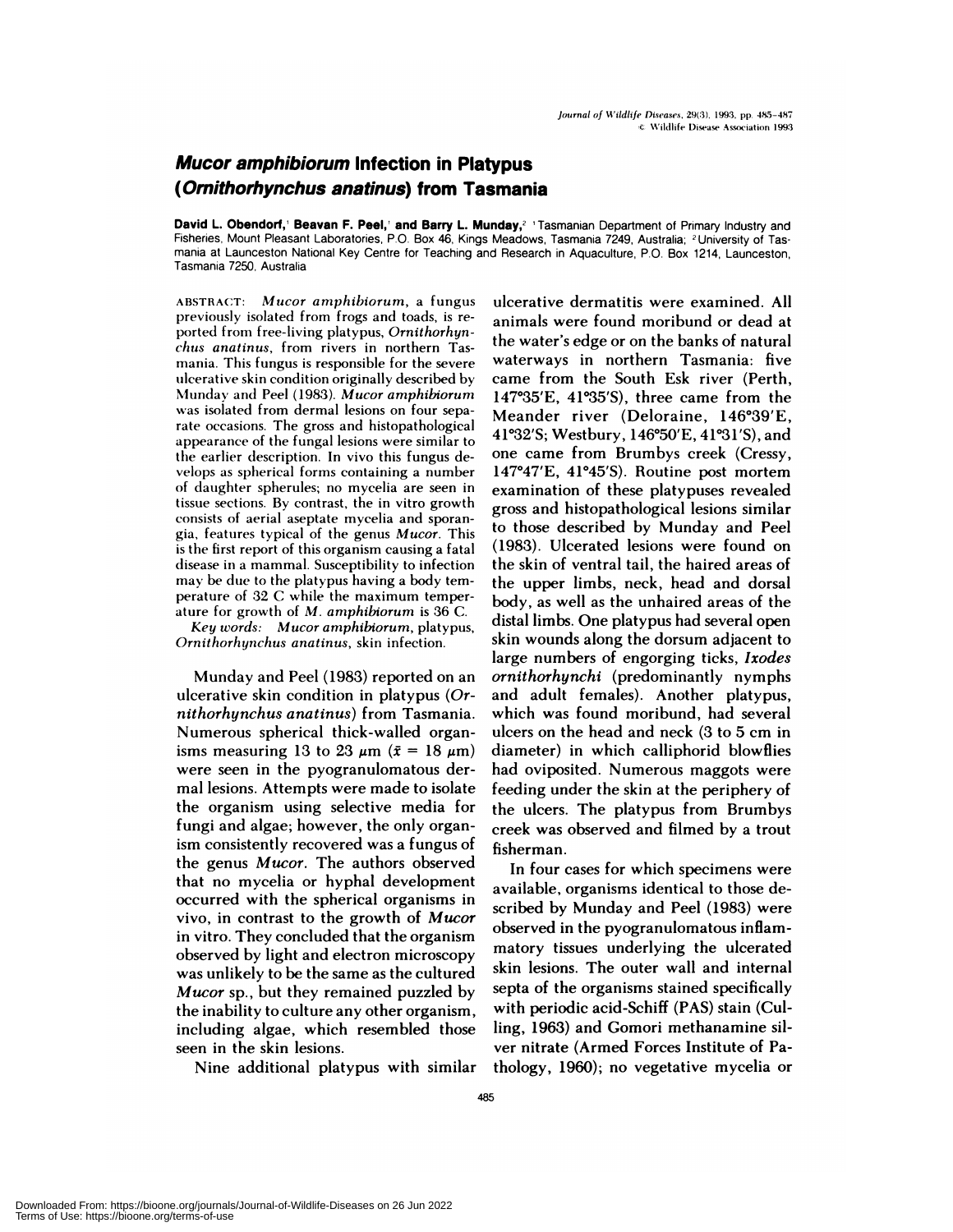hyphae were seen. Organisms, also were found in suppurative dermal lesions of the feet and upper legs in the absence of any obvious skin wounds. Several small pulmonary granulomas  $(\leq 1$  mm in diameter) distributed thoughout the lungs also contained the organisms.

Fresh samples of skin lesions from three cases were cultured on Sabouraud's medium (Oxoid Unipath Ltd., Basingstoke, Hants, England). A *Mucor* sp. was recov ered from skin lesions in all three cases. The growth of the fungus on Sabouraud's medium was similar to that originally isolated by Munday and Peel (1983). Isolates sent to the National Reference Laboratory for Medical Mycology, Royal North Shore Hospital, St. Leonards, New South Wales were identified as *M. amphibiorum* (Schipper, 1978).

*Mucor amphibiorum* was first isolated in 1972 from an Australian green tree frog *(Hyla* syn. *Litoria caerulea)* held in a collection in West Germany (Frank et al., 1974). Subsequently, other amphibians kept in the same or neighbouring exhibits also became infected with *M. amphibio rum.* Frank et al. (1974) suggested that the tree frog may have been infected when imported from Australia. At the time of its original isolation, Frank et al. (1974) demonstrated that *M. amphibiorum* formed spherules (tissue forms of sporangia/sporangiophores) containing daughter spherules (sporangiospores/chlam ydospores) within tissue lesions. In cultures, these authors observed aerial mycelia and sporangiophores more typical of other members of the genus *Mucor.*

Frank et al. (1974) experimentally infected European frogs *(Rana temporaria, R. esculenta)* and a toad *(Bufo bufo spinosa)* by skin abrasion and intra-peritoneal inoculation. The infection was fatal causing numerous white lesions containing the organism in many internal organs, most commonly in the spleen and the liver (Frank, 1976). Experimentally infected reptiles remained healthy and at necropsy, only small lesions containing a few organisms were observed. The organism failed to establish or cause lesions in laboratory mice, rats and guinea pigs (Frank et al., 1974).

The infectivity of *M. amphibiorum* to amphibia may be due to its temperature tolerance. The maximium temperature at which *M. amphibiorum* grows in vitro is 36 C (Scholer et a!., 1983). In the platypus, a mammal with a body temperature of 32 C (Grant and Dawson, 1978), lesions occur predominantly in dermal tissues of the body and extremities. This distribution may indicate an even lower temperature tolerance in vivo. Severe disseminated granulomas such as those seen in the poikilothermic amphibians have not been seen in platypus.

Our findings establish that *M. amphibiorum* can infect the aquatic monotreme, *0. anatinus.* Apart from the original studies of Frank et al. (1974), the organism also has been recovered from cane toads *(Bufo rnarinus)* in northeastern Australia (R. Speare, pers. comm.).

The route of infection for this organism in the platypus is not known. Frank (1976) suggested that anurans may be infected by ingestion or via skin abrasions. Skin wounds, abrasions or injuries may be a route of entry for platypus and might explain the ulcerative dermatitis of platypus. Such skin injuries could result from intraspecific fighting with spur penetration, bites from other aquatic animals (water rats, eels, etc.) or ectoparasites like ticks and mites.

Insufficient cases have been examined to assess the significance of this disease to wild platypus populations in Tasmania. To date the infection has not been reported from platypuses on the Australian mainland. At least two affected animals also were severely emaciated, based on the absence of body fat, especially the subcutaneous fat layer in the tail (Grant and Temple-Smith, 1983). It is not known whether the infection is the cause or the effect of the observed debilitation/emaciation. Further work is required to monitor environmental sources of *M. amphibiorum.*